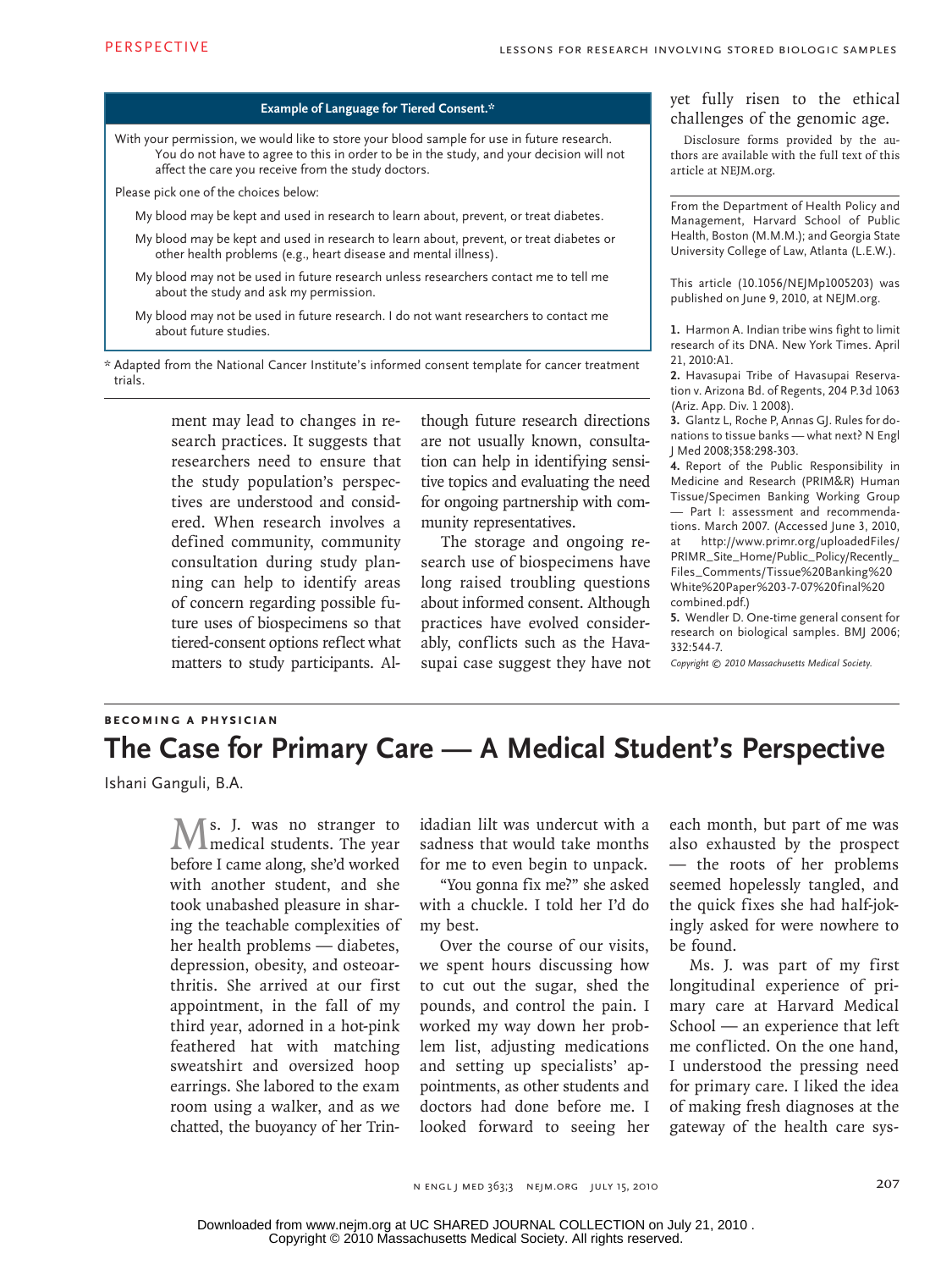

**Percentages of U.S. Medical School Graduates Matched to Residencies in Primary Care–Related Specialties, 1999 and 2009.**

Data are from the National Resident Matching Program.

tem, of integrating broad swaths of medical knowledge, and of truly knowing my patients. And in my less cynical moments, I believed in the positive impact of counseling patients about lifestyle issues and focusing on wellness rather than disease.

At the same time, I was realizing that primary care was hard — hard in ways that I hadn't been prepared for and that weren't valued by the culture in which I was training. Though I am lucky to have a few wonderful mentors in primary care, there is an overwhelming ethos of subspecialization at academic medical centers like Harvard. The predominance of specialists among our teachers reflects a health care system that affords such practitioners more money and prestige, and we students are subtly and frequently entreated to get that for ourselves, not to waste our talent. But despite the popular image of primary care as a jack-of-all-trades career that renders it impossible to become master of one, I discovered that it in fact requires a unique skill set — an ability to link complex information, patience, a sophisticated knowledge of the health care system, and an appreciation of social context.

Primary care, with its sweeping vistas of the health spectrum, is what many of us understood as the essence of doctorhood when we entered medical school. Yet fewer and fewer of us actually commit to this track 4 years later. Although the 2009 residency match saw the largest number of applicants in its history, the proportion of U.S. medical students matching in primary care fields, including internal medicine, pediatrics, and family medicine, continues to drop (see graph) from 55.8% in 1998 to 41.0% in 2005 and to 40.0% in 2009.1 In a recent survey of 1177 fourthyear students, only 2% of the 274 who were interested in internal medicine said they intended to pursue general internal medicine.<sup>2</sup>

According to a recent report by the Robert Graham Center for Policy Studies in Family Medicine and Primary Care, the factors associated with students' choice of primary care include experience training in rural or inner-city settings, a desire to treat underserved populations, and attending a public medical school.3 Conversely, studies show that the income discrepancy between primary care and subspecialties — an average gap of \$3.5 million over a 35-to-40-year career — has a significantly negative effect on the likelihood of students' choosing the path of primary care.<sup>3</sup>

The pros and cons of practicing primary care have received national attention during the health care debate. Whereas the profession was once associated with a Rockwellian image of the consummate benevolent provider, its reputation shifted in the era of managed care and superspecialization. The arguments against practicing primary care are familiar: too little pay and too little time for too many patients and too much paperwork. But as the cause of primary care gains political momentum, I believe there is reason for optimism.

As the realities of our failing system set in, primary care is being reframed as the hero's path. It now seems to be the purview of trainees who are interested in a broad perspective on the health care system and have the itch to fix it. From what I've seen, this cohort is an energetic group that embraces team-based practice and believes in the value of good primary care: improved health outcomes at lower cost for more people.<sup>4</sup>

Recent national consideration of the dearth of primary care practitioners has focused on the medical school graduates who might fill these roles, and medical schools have an opportunity to build on this energy — in part, it seems to me, by exposing students to primary care earlier in their training and reducing the massive debt loads that deter many from entering the field. Most students have little sense of primary care from the perspective of the practitioner, rather than the patient, until they have already latched on to more specialized fields, and they aren't exposed to the field in ways that highlight its many strengths: longitudinal relationships, diagnostic mysteries, and the opportunity to impart social justice. Since these lessons are difficult to convey in the setting of inpatient wards with rapid turnaround, it